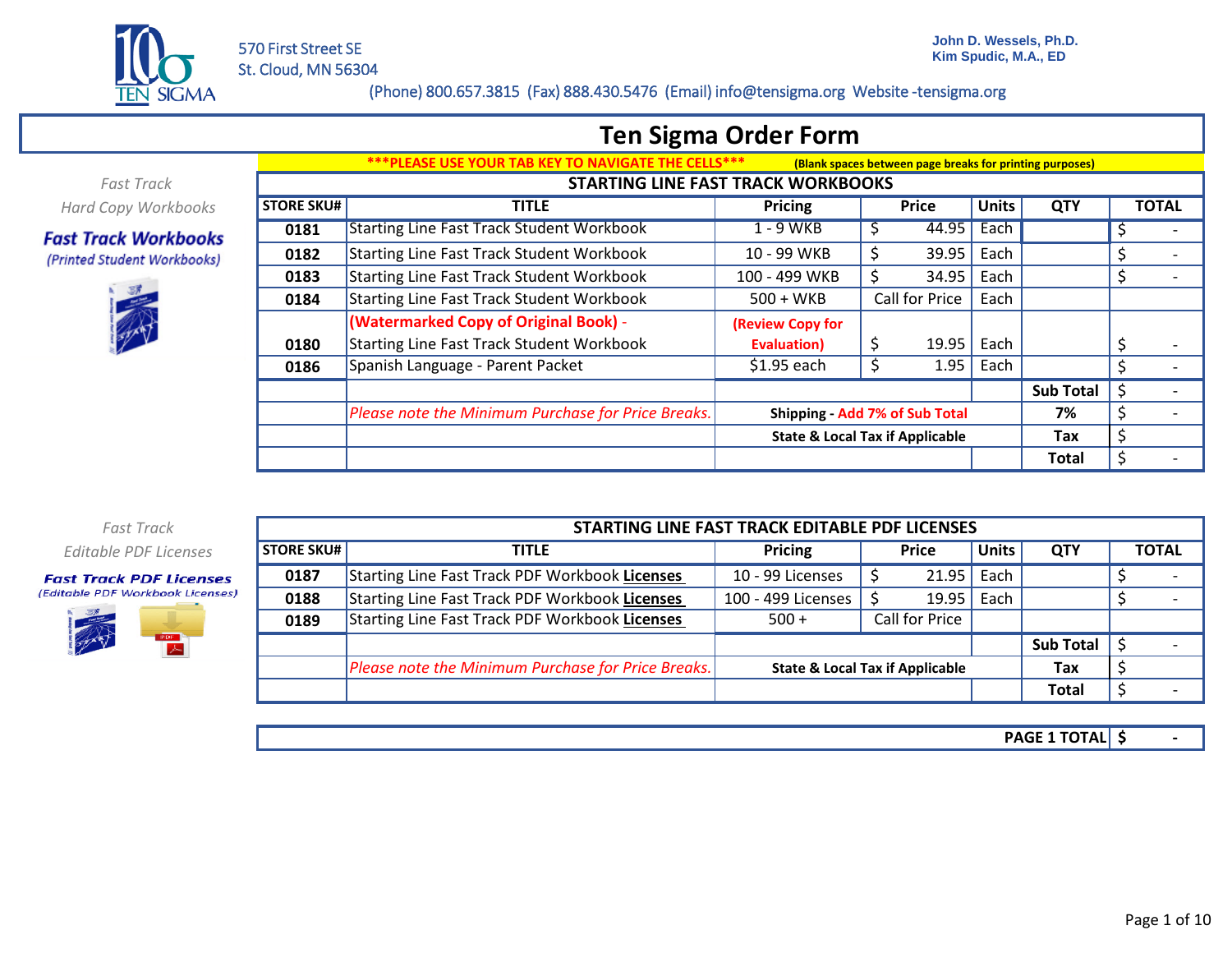

## **Ten Sigma Order Form**

*Foundations Hard Copy Workbooks*

#### **Foundations Workbooks** (Printed Student Workbooks)



|                   | <b>STARTING LINE FOUNDATIONS WORKBOOKS (HARD COPY)</b> |                                            |                |              |              |                  |    |              |
|-------------------|--------------------------------------------------------|--------------------------------------------|----------------|--------------|--------------|------------------|----|--------------|
| <b>STORE SKU#</b> | <b>TITLE</b>                                           | <b>Pricing</b>                             |                | <b>Price</b> | <b>Units</b> | <b>QTY</b>       |    | <b>TOTAL</b> |
| 0081              | <b>Starting Line Foundations Student Workbook</b>      | 1 - 9 WKB                                  | \$             | 26.95        | Each         |                  |    |              |
| 0082              | <b>Starting Line Foundations Student Workbook</b>      | 10 - 99 WKB                                | \$             | 24.95        | Each         |                  | Ś  |              |
| 0083              | <b>Starting Line Foundations Student Workbook</b>      | 100 - 499 WKB                              | 22.95          |              | Each         |                  | S  |              |
| 0084              | Starting Line Foundations Student Workbook             | $500 + WKB$                                | Call for Price |              |              |                  |    |              |
|                   | (Watermarked Copy of Original Book) -                  | (Review Copy for                           |                |              |              |                  |    |              |
| 0080              | <b>Starting Line Fast Track Student Workbook</b>       | <b>Evaluation</b> )                        |                | 14.95        | Each         |                  |    |              |
| 0186              | Spanish Language - Parent Packet                       | $$.95$ each                                | Ś              | 0.95         | Each         |                  | \$ |              |
|                   |                                                        |                                            |                |              |              | <b>Sub Total</b> | S  |              |
|                   | Please note the Minimum Purchase for Price Breaks.     | Shipping - Add 7% of Sub Total             |                |              |              | 7%               | \$ |              |
|                   |                                                        | <b>State &amp; Local Tax if Applicable</b> |                |              |              | Tax              | \$ |              |
|                   |                                                        |                                            |                |              |              | <b>Total</b>     | \$ |              |

*Foundations Editable PDF Licenses*



|                   | STARTING LINE FOUNDATIONS EDITABLE PDF LICENSES        |                                            |                |              |                  |                               |
|-------------------|--------------------------------------------------------|--------------------------------------------|----------------|--------------|------------------|-------------------------------|
| <b>STORE SKU#</b> | <b>TITLE</b>                                           | Pricing                                    | <b>Price</b>   | <b>Units</b> | <b>QTY</b>       | <b>TOTAL</b>                  |
|                   | Starting Line Foundations PDF Workbook Licenses        |                                            |                |              |                  |                               |
| 0087              | * Minimum Purchase of 10                               | *10 - 99 Licenses                          | 13.95          | Each         |                  | Ş                             |
|                   | <b>Starting Line Foundations PDF Workbook Licenses</b> |                                            |                |              |                  |                               |
| 0088              | * Minimum Purchase of 100                              | *100 - 499 Licenses   \$                   | 12.95          | Each         |                  | Ş<br>$\overline{\phantom{0}}$ |
|                   | <b>Starting Line Foundations PDF Workbook Licenses</b> |                                            |                |              |                  |                               |
| 0089              | * Minmum Purchase of 500                               | $*500 +$                                   | Call for Price |              |                  |                               |
|                   |                                                        |                                            |                |              | <b>Sub Total</b> | S                             |
|                   |                                                        | <b>State &amp; Local Tax if Applicable</b> |                |              | Tax              | \$                            |
|                   |                                                        |                                            |                |              | <b>Total</b>     | Ś                             |

**\$ - PAGE 2 TOTAL**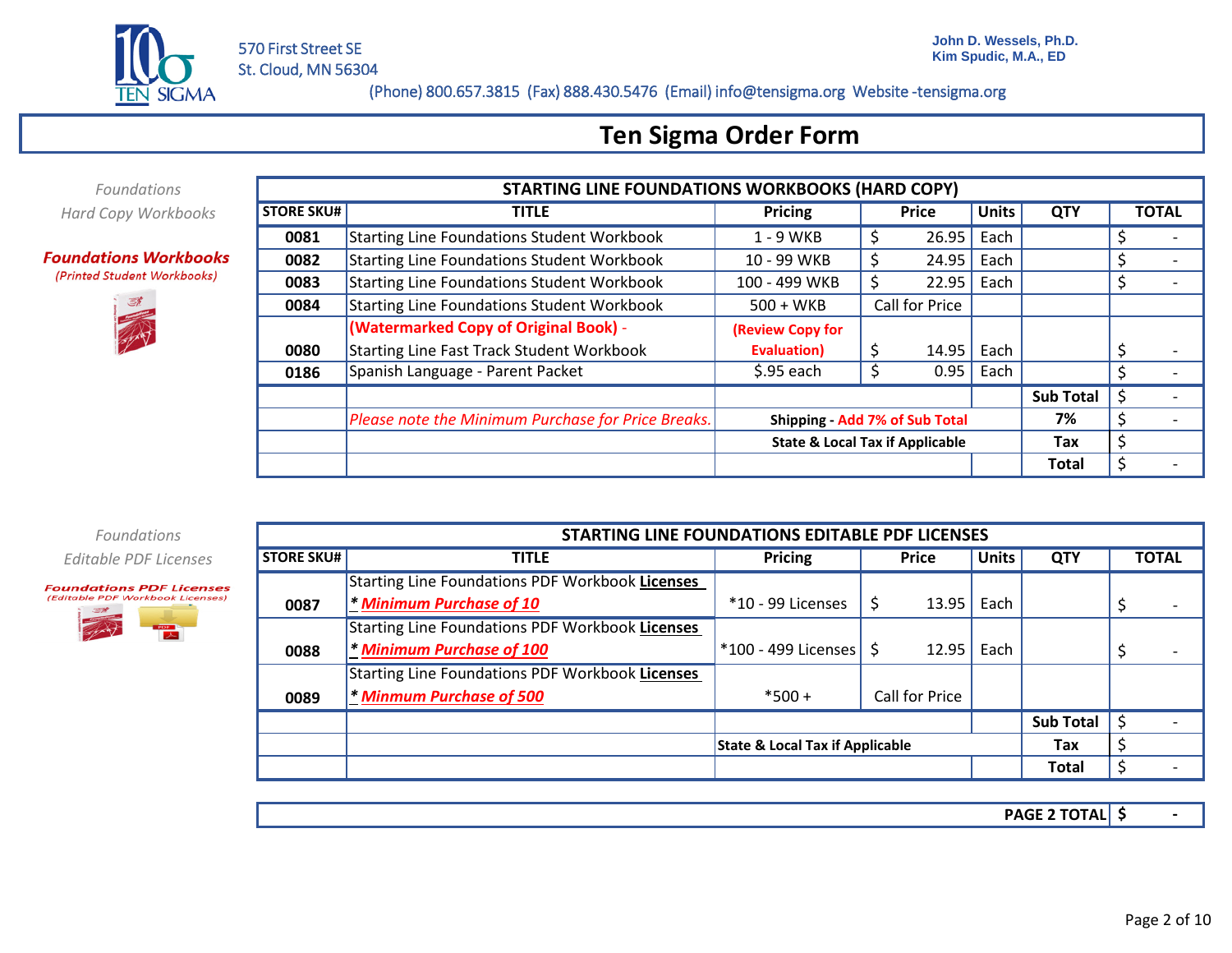

Rubrics for Transition I: Higher Functioning/Mild

## **Ten Sigma Order Form**

**STORE SKU# TITLE Pricing Price Units QTY TOTAL** 

**RUBRICS FOR TRANSITION MANUALS (HARD COPY)**<br>TITLE **TITLE** Price **PECALL PECALL** 

| <b>Rubris for Transition</b> |
|------------------------------|
| <b>Hard Copy Workbooks</b>   |





*Rubrics for Transition RubricMaker Online License*



|                   | <b>RUBRICS FOR TRANSITION IN THE ONLINE RUBRICMAKER LICENSE</b> |                                            |  |              |      |                  |  |                          |  |  |  |  |
|-------------------|-----------------------------------------------------------------|--------------------------------------------|--|--------------|------|------------------|--|--------------------------|--|--|--|--|
| <b>STORE SKU#</b> | <b>TITLE</b>                                                    | <b>Pricing</b>                             |  | <b>Price</b> |      | <b>QTY</b>       |  | <b>TOTAL</b>             |  |  |  |  |
|                   | <b>Complete Collection of Rubrics -</b><br><b>Individual</b>    |                                            |  |              |      |                  |  |                          |  |  |  |  |
| 1052              | License                                                         | \$129.00 Annually                          |  | 129.00       | Each |                  |  | $\overline{\phantom{0}}$ |  |  |  |  |
|                   | Complete Collection of Rubrics -                                |                                            |  |              |      |                  |  |                          |  |  |  |  |
| 1062              | <b>Building License</b>                                         | \$389.00 Annually                          |  | 389.00       | Each |                  |  | $\overline{\phantom{0}}$ |  |  |  |  |
|                   |                                                                 |                                            |  |              |      | <b>Sub Total</b> |  |                          |  |  |  |  |
|                   |                                                                 | <b>State &amp; Local Tax if Applicable</b> |  |              |      | Tax              |  |                          |  |  |  |  |
|                   |                                                                 |                                            |  |              |      | Total            |  |                          |  |  |  |  |

**\$ - PAGE 3 TOTAL**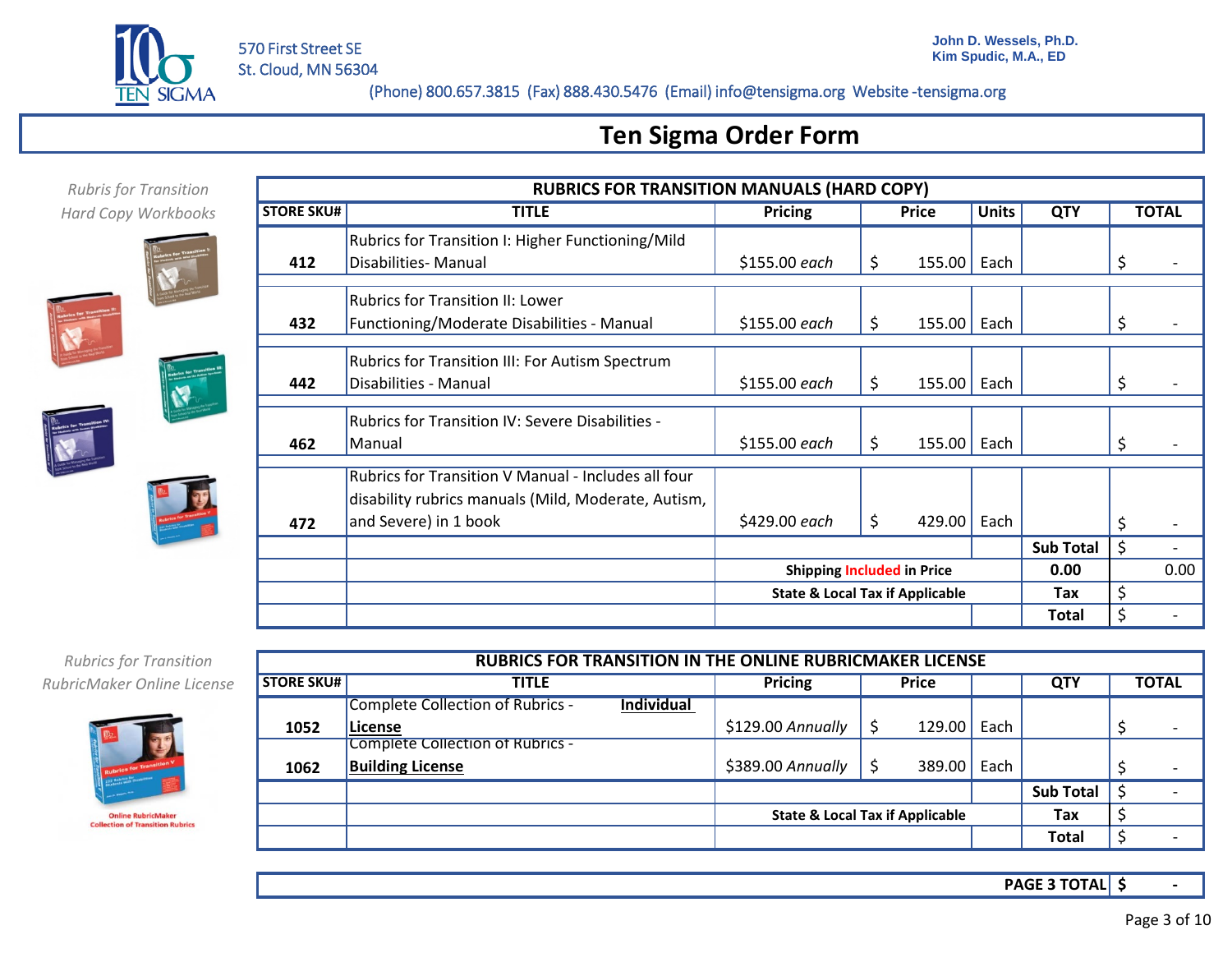

# **Ten Sigma Order Form**

| <b>Transition Activities</b>                                        |                   | <b>TRANSITION ACTIVITIES Manuals (Hard Copy)</b>                                            |                |                                            |              |                  |    |              |  |  |
|---------------------------------------------------------------------|-------------------|---------------------------------------------------------------------------------------------|----------------|--------------------------------------------|--------------|------------------|----|--------------|--|--|
| Hard Copy Workbooks                                                 | <b>STORE SKU#</b> | <b>TITLE</b>                                                                                | <b>Pricing</b> | <b>Price</b>                               | <b>Units</b> | <b>QTY</b>       |    | <b>Total</b> |  |  |
| Anti-Itina Fou Phindowse                                            | 520               | Transition Activities for Students with Mild<br>Disabilities (7 Manual Set)                 | \$529.00 each  | 529.00 Each<br>S                           |              |                  | S  |              |  |  |
| <b>Activities For Students</b><br><b>With Moderate Disabilities</b> | 510               | <b>Transition Activities for Students with Moderate</b><br>Disabilities (7 Manual Set)      | \$529.00 each  | 529.00 Each<br>S                           |              |                  | S  |              |  |  |
|                                                                     | 575               | Complete Collection of Transition Activities for<br>Students w/Mild & Moderate Disabilities | \$955.00 each  | $955.00$ Each<br>S                         |              |                  | S  |              |  |  |
|                                                                     |                   |                                                                                             |                |                                            |              | <b>Sub Total</b> | \$ |              |  |  |
| <b>Includes 14 Printed Manuals</b>                                  |                   |                                                                                             |                | <b>Shipping Included in Price</b>          |              | 0.00             |    | 0.00         |  |  |
|                                                                     |                   |                                                                                             |                | <b>State &amp; Local Tax if Applicable</b> |              | Tax              | \$ |              |  |  |
|                                                                     |                   |                                                                                             |                |                                            |              | Total            | Ś  |              |  |  |

*Transition Activities Mild-Mod. Online License*



|                   | Complete Collection of Transition Activities Online License for Student with Mild & Moderate Disabilities |                 |                                            |              |                  |                          |  |  |  |  |  |  |
|-------------------|-----------------------------------------------------------------------------------------------------------|-----------------|--------------------------------------------|--------------|------------------|--------------------------|--|--|--|--|--|--|
| <b>STORE SKU#</b> | <b>TITLE</b>                                                                                              | Pricing         | <b>Price</b>                               | <b>Units</b> | <b>QTY</b>       | <b>Total</b>             |  |  |  |  |  |  |
|                   | Complete Collection of Activities -                                                                       |                 |                                            |              |                  |                          |  |  |  |  |  |  |
| 1041              | Individual License                                                                                        | 129.00 Annually | 129.00                                     | Each         |                  | $\overline{\phantom{0}}$ |  |  |  |  |  |  |
|                   | Complete Collection of Activities -<br><b>Building</b>                                                    |                 |                                            |              |                  |                          |  |  |  |  |  |  |
| 1043              | License                                                                                                   | 389.00 Annually | 389.00                                     | Each         |                  | $\overline{\phantom{0}}$ |  |  |  |  |  |  |
|                   |                                                                                                           |                 |                                            |              | <b>Sub Total</b> |                          |  |  |  |  |  |  |
|                   |                                                                                                           |                 | <b>State &amp; Local Tax if Applicable</b> |              | Tax              |                          |  |  |  |  |  |  |
|                   |                                                                                                           |                 |                                            |              | Total            |                          |  |  |  |  |  |  |

**\$ - PAGE 4 TOTAL**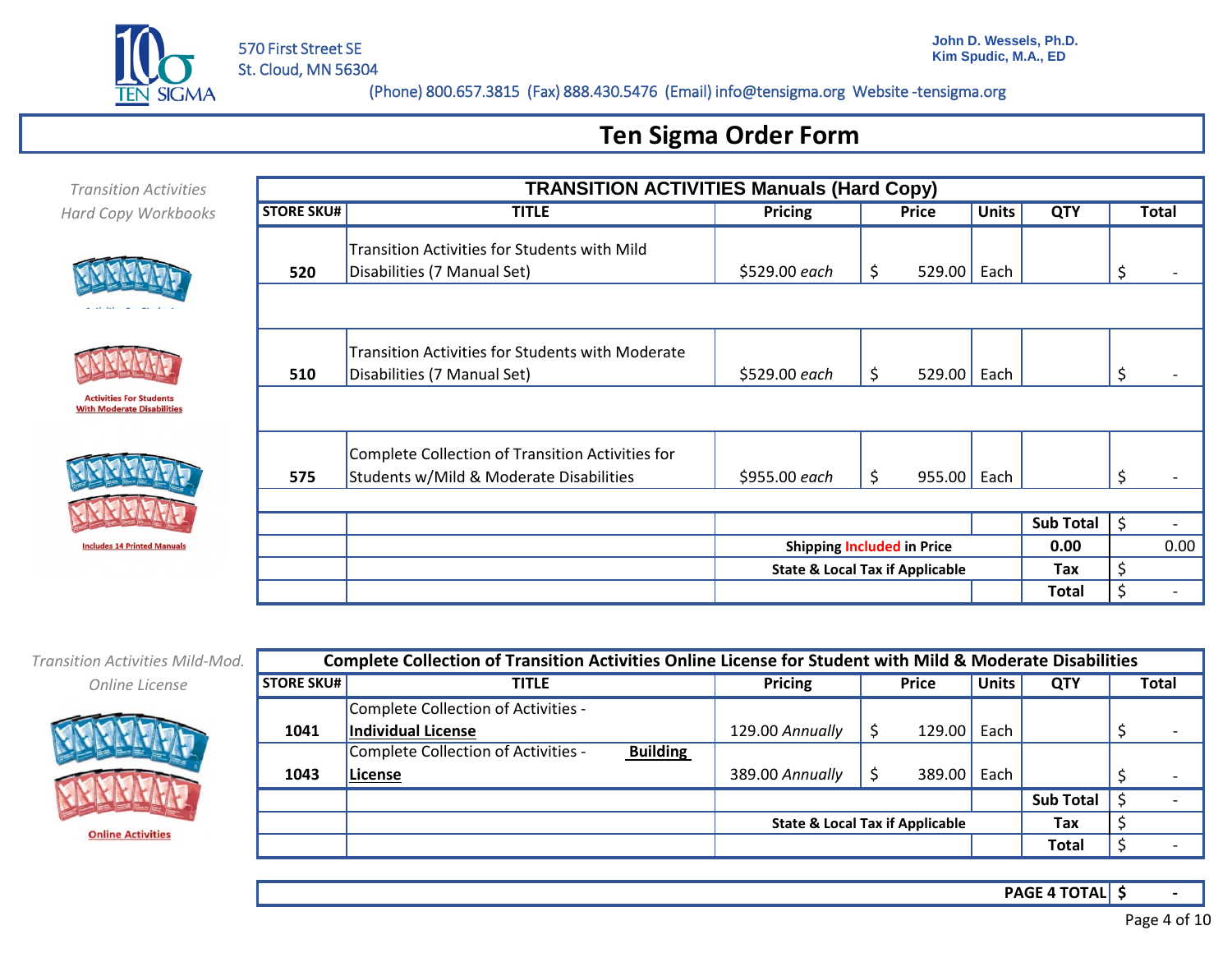

### **Ten Sigma Order Form**



**\$ - PAGE 5 TOTAL**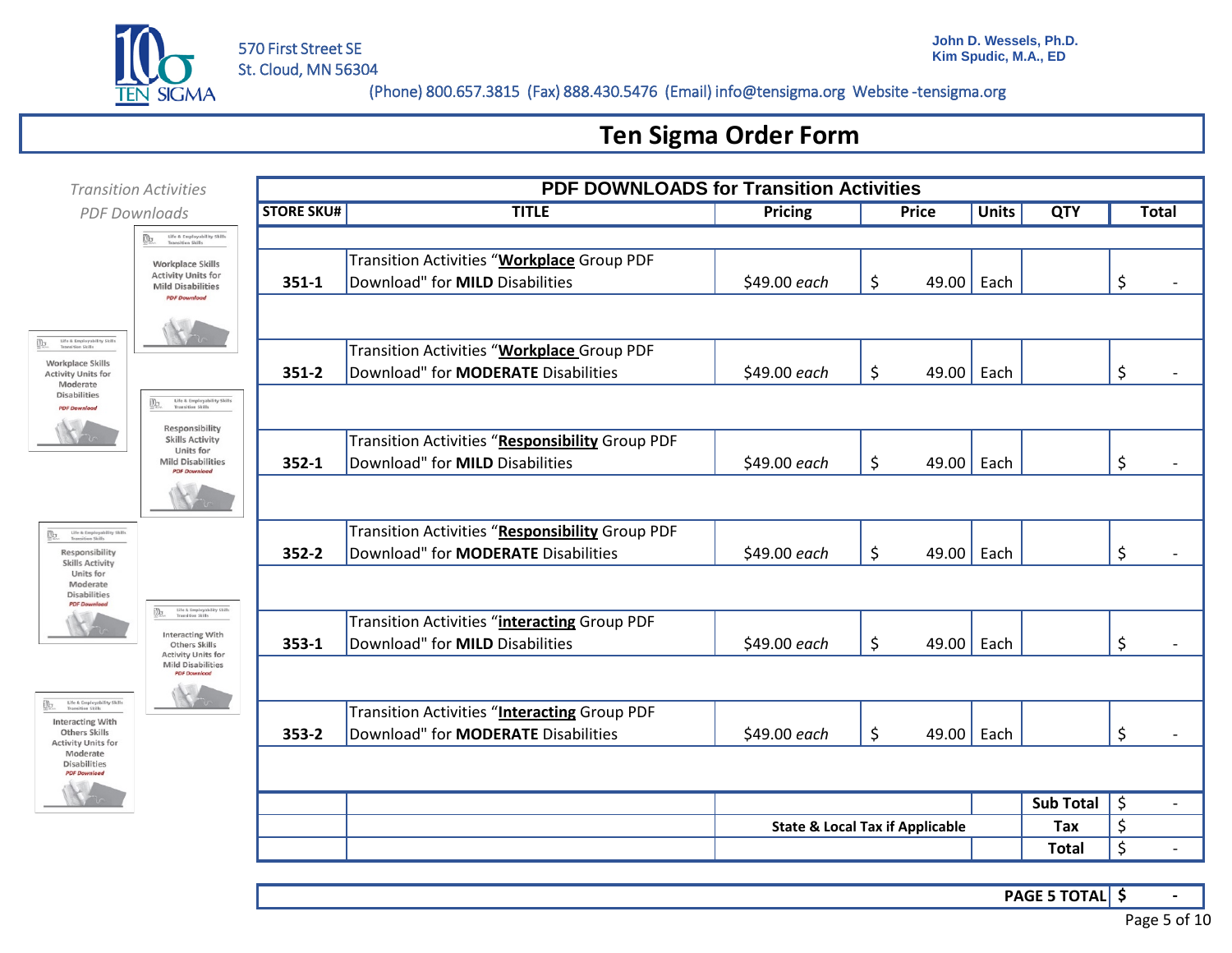

# **Ten Sigma Order Form**

| Combo-Rubrics V & Activities                                  |                   | <b>COMBO - RUBRICS V and ACTIVITY MANUALS (HARD COPY)</b> |                |                                            |              |                  |     |              |  |  |  |
|---------------------------------------------------------------|-------------------|-----------------------------------------------------------|----------------|--------------------------------------------|--------------|------------------|-----|--------------|--|--|--|
| Manuals - Hard Copy                                           | <b>STORE SKU#</b> | <b>TITLE</b>                                              | Pricing        | Price                                      | <b>Units</b> | <b>QTY</b>       |     | <b>Total</b> |  |  |  |
|                                                               |                   | COMBO Rubrics for Transition V Manual plus                |                |                                            |              |                  |     |              |  |  |  |
|                                                               | 610               | Activity Manuals (7) for Mild Disabilities                | 849.00 each    | \$<br>849.00                               | Each         |                  |     |              |  |  |  |
| <b>Activities For Student</b><br><b>With Mild Disabilitie</b> |                   |                                                           |                |                                            |              |                  |     |              |  |  |  |
|                                                               |                   | COMBO Rubrics for Transition V Manual plus                |                |                                            |              |                  |     |              |  |  |  |
|                                                               | 620               | Activity Manuals (7) for Moderate Disabilities            | 849.00 each    | \$<br>849.00                               | Each         |                  |     |              |  |  |  |
| <b>Activities For Students</b>                                |                   |                                                           |                |                                            |              |                  |     |              |  |  |  |
|                                                               |                   | COMBO Rubrics for Transition Manual V and Both            |                |                                            |              |                  |     |              |  |  |  |
| <b>Activities For Students</b><br>With Mild Disabilities      | 675               | Mild and Moderate Activity Manuals                        | \$1279.00 each | 1,279.00<br>S.                             | Each         |                  |     |              |  |  |  |
|                                                               |                   |                                                           |                |                                            |              |                  |     |              |  |  |  |
|                                                               |                   |                                                           |                |                                            |              | <b>Sub Total</b> | -\$ |              |  |  |  |
| ctivities For Student                                         |                   |                                                           |                | <b>Shipping Included in Price</b>          |              | 0.00             |     | 0.00         |  |  |  |
| ith Moderate Disabilities                                     |                   |                                                           |                | <b>State &amp; Local Tax if Applicable</b> |              | Tax              | \$  |              |  |  |  |
|                                                               |                   |                                                           |                |                                            |              | Total            | Ś.  |              |  |  |  |
|                                                               |                   |                                                           |                |                                            |              |                  |     |              |  |  |  |

**\$ - PAGE 6 TOTAL**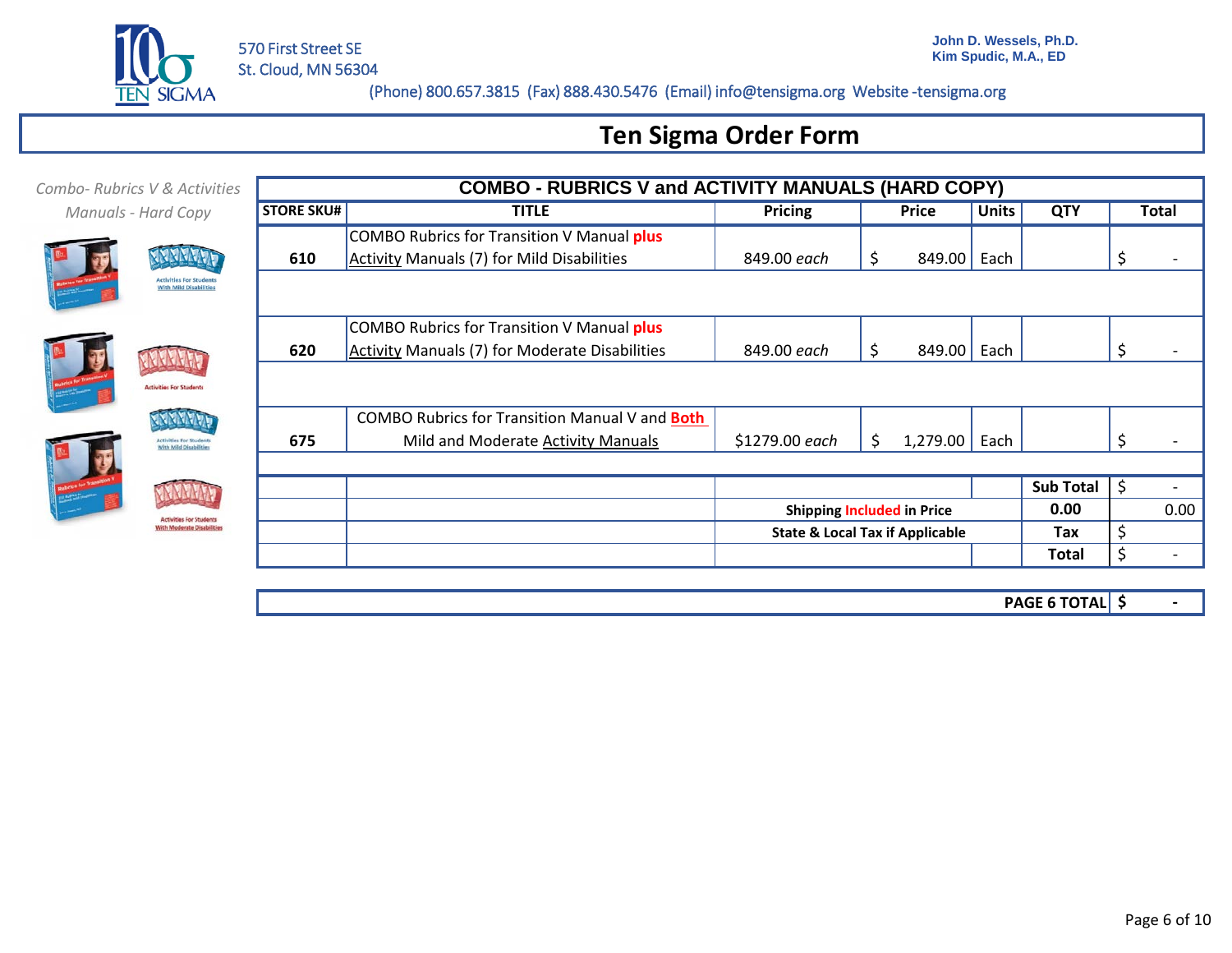

# **Ten Sigma Order Form**

### *Online Transition Surveys*





|                   | <b>ONLINE TRANSITION SURVEYS for Students with Mild, Moderate, Severe and Autism Disabilities</b> |                                            |                |              |                  |                      |
|-------------------|---------------------------------------------------------------------------------------------------|--------------------------------------------|----------------|--------------|------------------|----------------------|
| <b>STORE SKU#</b> | <b>TITLE</b>                                                                                      | <b>Pricing</b>                             | <b>Price</b>   | <b>Units</b> | <b>QTY</b>       | <b>Total</b>         |
|                   | Online Transition Surveys for Students with Mild,                                                 |                                            |                |              |                  |                      |
| 1017              | Moderate, Severe and Autism Disabilities                                                          | 10 Pack                                    | \$<br>29.00    | Each         |                  | \$                   |
|                   |                                                                                                   |                                            |                |              | 10               |                      |
|                   |                                                                                                   |                                            |                |              |                  |                      |
|                   | Online Transition Surveys for Students with Mild,                                                 |                                            |                |              |                  |                      |
| 1018              | Moderate, Severe and Autism Disabilities                                                          | 30 Pack                                    | \$<br>69.00    | Each         |                  | \$                   |
|                   |                                                                                                   |                                            |                |              | 30               |                      |
|                   |                                                                                                   |                                            |                |              |                  |                      |
|                   | Online Transition Surveys for Students with Mild,                                                 | <b>Individual User</b>                     |                | Each -       |                  |                      |
| 1019              | Moderate, Severe and Autism Disabilities                                                          | License <b>Annual</b>                      | \$<br>129.00   | Annual       |                  | \$                   |
|                   |                                                                                                   |                                            |                |              |                  |                      |
|                   |                                                                                                   |                                            |                |              |                  |                      |
|                   | Online Transition Surveys for Students with Mild,                                                 | <b>Building License</b>                    |                | Each -       |                  |                      |
| 1046              | Moderate, Severe and Autism Disabilities                                                          | <b>Annual</b>                              | \$<br>389.00   | Annual       |                  | \$                   |
|                   |                                                                                                   |                                            |                |              |                  |                      |
|                   |                                                                                                   |                                            |                |              |                  |                      |
|                   | Online Transition Surveys for Students with Mild,                                                 | <b>District License</b>                    |                |              |                  |                      |
| 1047              | Moderate, Severe and Autism Disabilities                                                          | <b>Annual</b>                              | Call for Price |              |                  |                      |
|                   |                                                                                                   |                                            |                |              |                  |                      |
|                   |                                                                                                   |                                            |                |              | <b>Sub Total</b> | \$<br>$\overline{a}$ |
|                   |                                                                                                   | <b>State &amp; Local Tax if Applicable</b> |                |              | Tax              | \$                   |
|                   |                                                                                                   |                                            |                |              | <b>Total</b>     | \$                   |

**\$ - PAGE 7 TOTAL**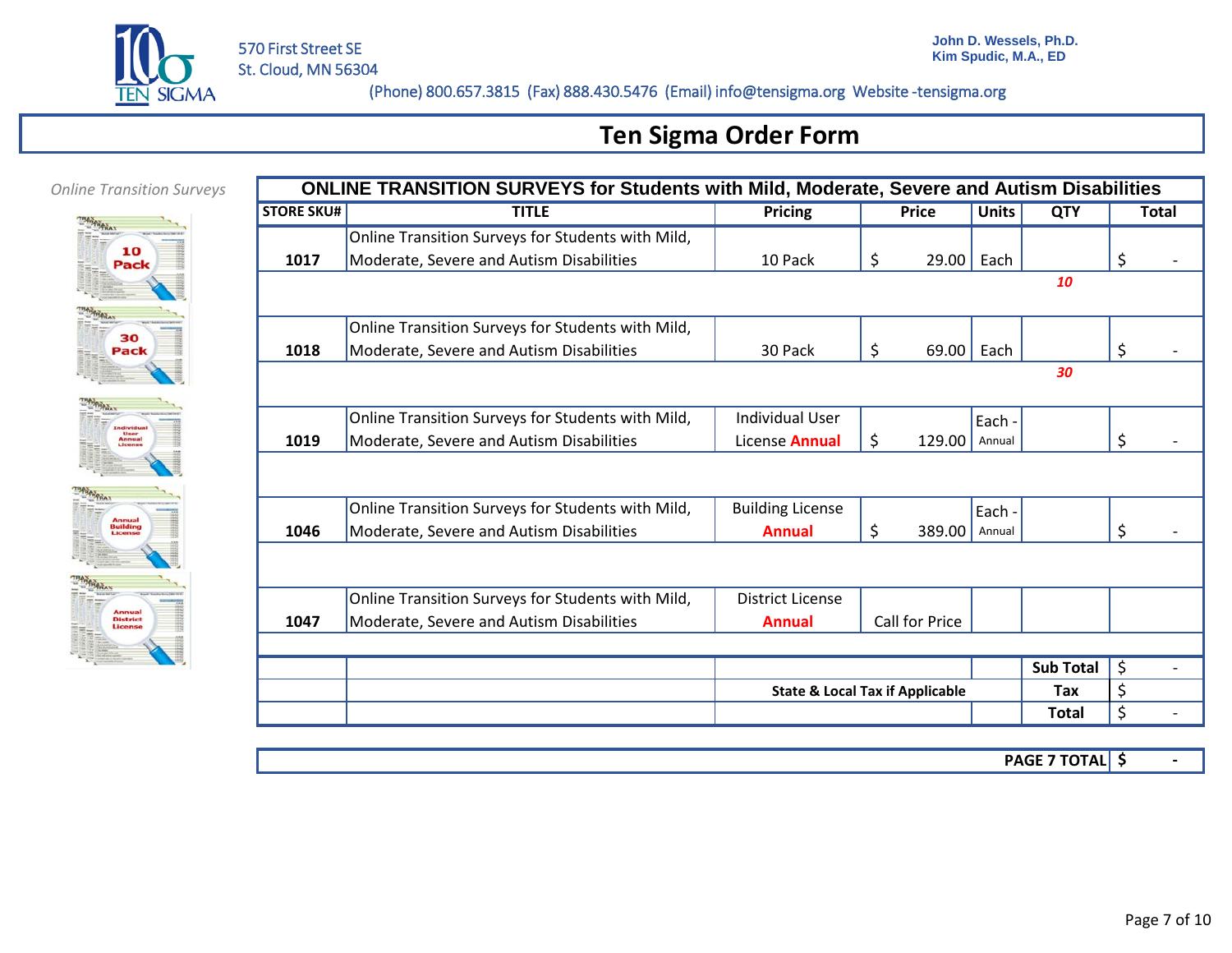

## **Ten Sigma Order Form**

| <b>Behavior Rubrics</b>    |                   | BEHAVIOR RUBRICS - PRIMARY, INTERMEDIATE & MIDDLE SCHOOL MANUALS (HARD COPY) |                |                                            |              |                  |    |              |
|----------------------------|-------------------|------------------------------------------------------------------------------|----------------|--------------------------------------------|--------------|------------------|----|--------------|
| <b>Hard Copy Workbooks</b> | <b>STORE SKU#</b> | <b>TITLE</b>                                                                 | <b>Pricing</b> | Price                                      | <b>Units</b> | <b>QTY</b>       |    | <b>TOTAL</b> |
|                            | 324               | Behavior Rubrics for Students for Primary Grades                             | \$155.00 each  | $155.00$ Each<br>Ş                         |              |                  |    |              |
|                            |                   |                                                                              |                |                                            |              |                  |    |              |
|                            |                   | Behavior Rubrics for Students for Intermediate                               |                |                                            |              |                  |    |              |
|                            | 325               | Grades                                                                       | \$155.00 each  | $155.00$ Each<br>\$                        |              |                  |    |              |
|                            |                   |                                                                              |                |                                            |              |                  |    |              |
|                            |                   | Behavior Rubrics for Students for Middle School to                           |                |                                            |              |                  |    |              |
|                            | 326               | Adult                                                                        | \$155.00 each  | $155.00$ Each                              |              |                  |    |              |
|                            |                   |                                                                              |                |                                            |              |                  |    |              |
|                            |                   | All Three Behavior Rubrics for Students - Primary,                           |                |                                            |              |                  |    |              |
|                            | 353               | Intermediate & Middle School to Adult                                        | \$329.00 / Set | 329.00<br>\$                               | Each         |                  |    |              |
|                            |                   |                                                                              |                |                                            |              | <b>Sub Total</b> | \$ |              |
| <b>3 Behavior Rubric</b>   |                   |                                                                              |                | <b>Shipping Included in Price</b>          |              | 0.00             |    | 0.00         |
| <b>Manuals (K-Adult)</b>   |                   |                                                                              |                | <b>State &amp; Local Tax if Applicable</b> |              | Tax              | \$ |              |
|                            |                   |                                                                              |                |                                            |              | <b>Total</b>     | ς  |              |
|                            |                   |                                                                              |                |                                            |              |                  |    |              |

*RubricMaker Online License Rubric for Behavior*



**Online RubricMaker** (K-Adult)

|                   | <b>RUBRICS FOR BEHAVIOR IN THE ONLINE RUBRICMAKER</b> |                                            |    |              |              |                  |  |                          |  |  |  |  |
|-------------------|-------------------------------------------------------|--------------------------------------------|----|--------------|--------------|------------------|--|--------------------------|--|--|--|--|
| <b>STORE SKU#</b> | <b>TITLE</b>                                          | Pricing                                    |    | <b>Price</b> | <b>Units</b> | <b>QTY</b>       |  | <b>TOTAL</b>             |  |  |  |  |
|                   | Complete Collection of Behavior Rubrics Individual    |                                            |    |              |              |                  |  |                          |  |  |  |  |
| 1051              | License                                               | 129.00 Annually                            |    | 129.00       | Each         |                  |  | $\overline{\phantom{a}}$ |  |  |  |  |
|                   | Complete Collection of Behavior Rubrics Building      |                                            |    |              |              |                  |  |                          |  |  |  |  |
| 1082              | License                                               | 389.00 Annually                            | \$ | 389.00       | Each         |                  |  | $\overline{\phantom{0}}$ |  |  |  |  |
|                   |                                                       |                                            |    |              |              | <b>Sub Total</b> |  |                          |  |  |  |  |
|                   |                                                       | <b>State &amp; Local Tax if Applicable</b> |    |              |              | Tax              |  |                          |  |  |  |  |
|                   |                                                       |                                            |    | Total        |              |                  |  |                          |  |  |  |  |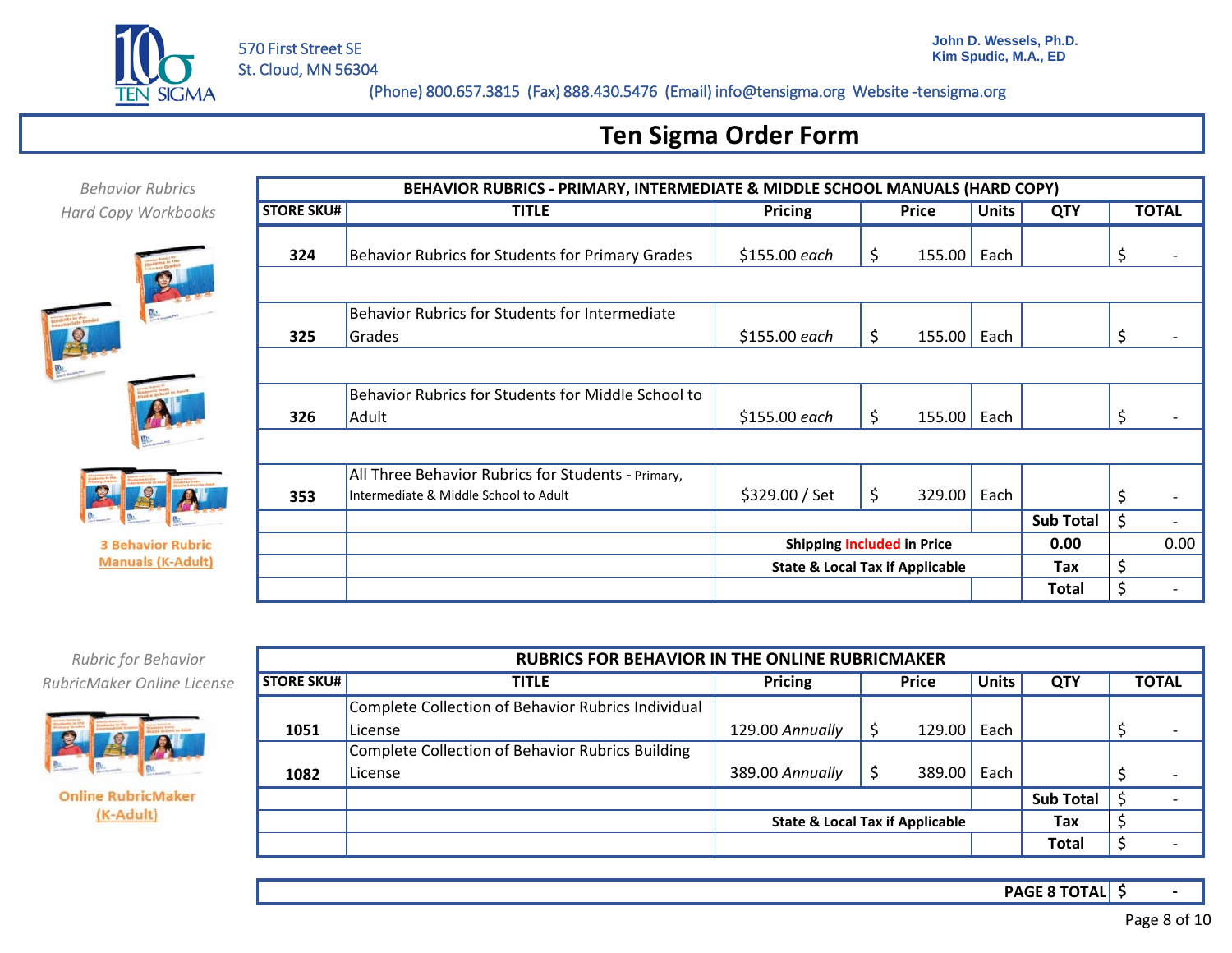

# **Ten Sigma Order Form**

| <b>Online Behavior Surveys</b> |                   | <b>ONLINE BEHAVIOR SURVEYS - Primary to Adult</b> |                         |                                                         |              |                  |                                     |
|--------------------------------|-------------------|---------------------------------------------------|-------------------------|---------------------------------------------------------|--------------|------------------|-------------------------------------|
|                                | <b>STORE SKU#</b> | <b>TITLE</b>                                      | <b>Pricing</b>          | <b>Price</b>                                            | <b>Units</b> | <b>QTY</b>       | <b>Total</b>                        |
|                                |                   |                                                   |                         |                                                         |              |                  |                                     |
| 10<br>Pack                     | 1140              | Online Behavior Surveys - Primary to Adult        | 10 Pack                 | \$<br>29.00                                             | Each         |                  | \$                                  |
|                                |                   |                                                   |                         |                                                         |              | 10               |                                     |
|                                |                   |                                                   |                         |                                                         |              |                  |                                     |
| 30<br>Pack                     | 1141              | Online Behavior Surveys - Primary to Adult        | 30 Pack                 | \$<br>69.00                                             | Each         |                  | \$                                  |
|                                |                   |                                                   |                         |                                                         |              | 30               |                                     |
|                                |                   |                                                   | <b>Individual User</b>  |                                                         | Each -       |                  |                                     |
| <b>Annual</b>                  | 1142              | Online Behavior Surveys - Primary to Adult        | License Annual          | \$<br>$129.00$ Annual                                   |              |                  | \$                                  |
|                                |                   |                                                   |                         |                                                         |              |                  |                                     |
|                                |                   |                                                   | <b>Building License</b> |                                                         | Each -       |                  |                                     |
| Annual<br>Buildin<br>License   | 1143              | Online Behavior Surveys - Primary to Adult        | <b>Annual</b>           | \$<br>389.00                                            | Annual       |                  | \$                                  |
|                                |                   |                                                   |                         |                                                         |              |                  |                                     |
|                                |                   |                                                   | <b>District License</b> |                                                         |              |                  |                                     |
| <b>District</b><br>License     | 1144              | Online Behavior Surveys - Primary to Adult        | <b>Annual</b>           | Call for Price                                          |              |                  |                                     |
|                                |                   |                                                   |                         |                                                         |              | <b>Sub Total</b> | $\zeta$<br>$\overline{\phantom{a}}$ |
|                                |                   |                                                   |                         | \$<br>Tax<br><b>State &amp; Local Tax if Applicable</b> |              |                  |                                     |
|                                |                   |                                                   |                         |                                                         |              | <b>Total</b>     | \$                                  |

**\$ - PAGE 9 TOTAL**

**SRAND TOTAL S**